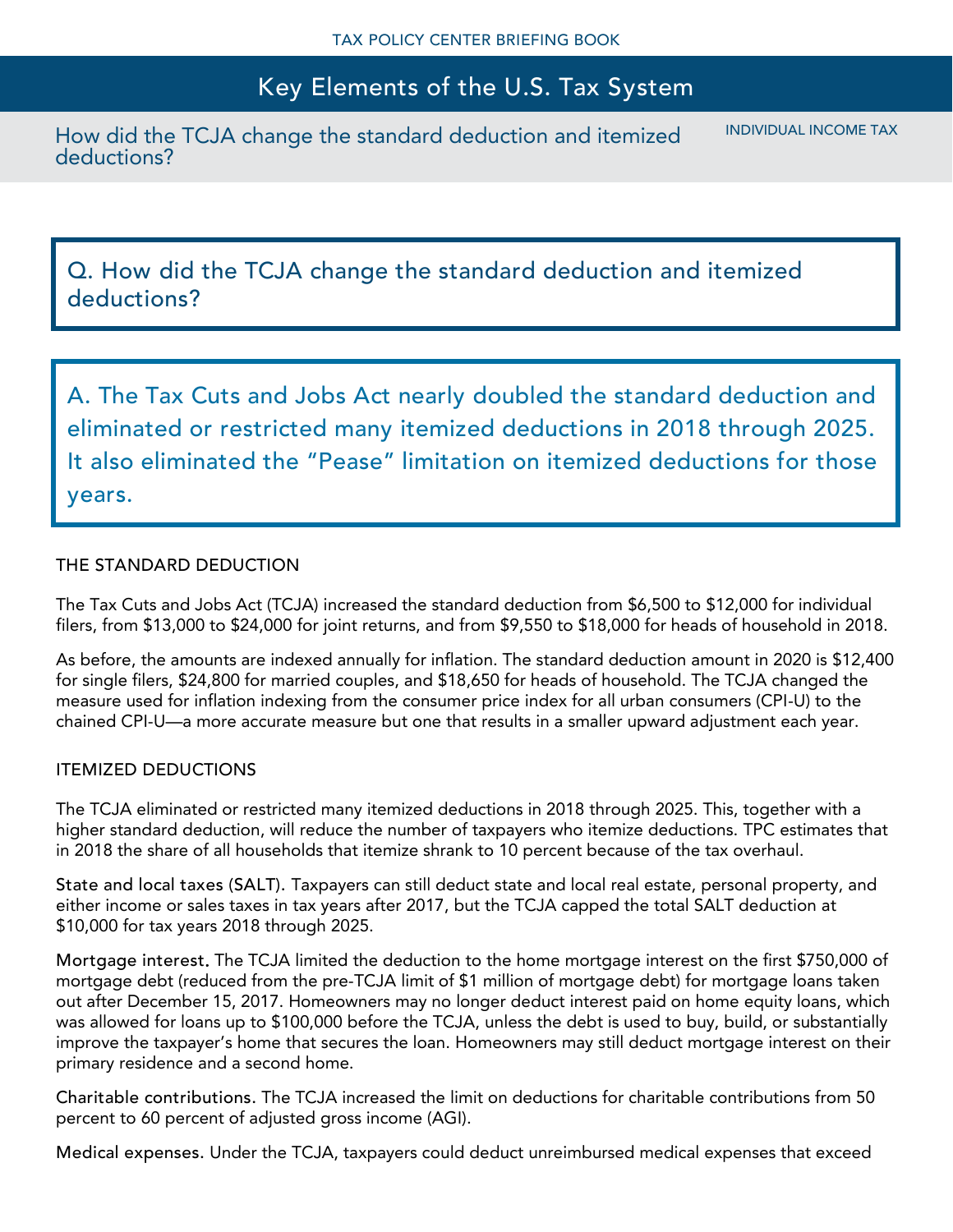## How did the TCJA change the standard deduction and itemized deductions?

INDIVIDUAL INCOME TAX

7.5 percent of their AGI in 2017 and 2018. The floor was 10 percent of AGI prior to the TCJA. Congress later extended the lower floor through 2019 but as of now, the floor will revert to 10 percent of AGI in 2020 unless Congress again extends it.

Other itemized deductions. The TCJA eliminated deductions for unreimbursed employee expenses, tax preparation fees, and other miscellaneous deductions. It also eliminated the deduction for theft and personal casualty losses, although taxpayers can still claim a deduction for certain casualty losses occurring in federally declared disaster areas.

Limitation on itemized deductions. The TCJA eliminated the "Pease" limitation on itemized deductions. Before TCJA, taxpayers reduced their itemized deductions by 3 percent of every dollar of taxable income above certain thresholds. The total reduction was capped at 80 percent of the total value of itemized deductions.

### THE EFFECT OF TCJA ON MAJOR ITEMIZED DEDDUCTIONS

TCJA significantly decreased the number of taxpayers claiming itemized deductions and the average tax saving from claiming them. The following figures compare the estimated percentage of taxpayers with a tax benefit from the three major itemized deductions—state and local taxes, mortgage interest, and charitable contributions—and the tax saving from claiming them in 2017 and 2018, before and after the new law is in place. The tax benefit is measured as the reduction in tax liability from the deduction, accounting for the applicable tax rates in each year, the effects of the alternative minimum tax (which disallows the SALT deduction), and the overall limit on itemized deductions (the "Pease" limit) that was in place in 2017 but eliminated for future years by TCJA.

The percentage of taxpayers with a tax benefit from the SALT deduction fell from about 25 percent in 2017 to 10 percent in 2018, from 20 percent to 8 percent for the mortgage interest deduction, and from 21 percent to 9 percent for the charitable contributions deduction (figure 1).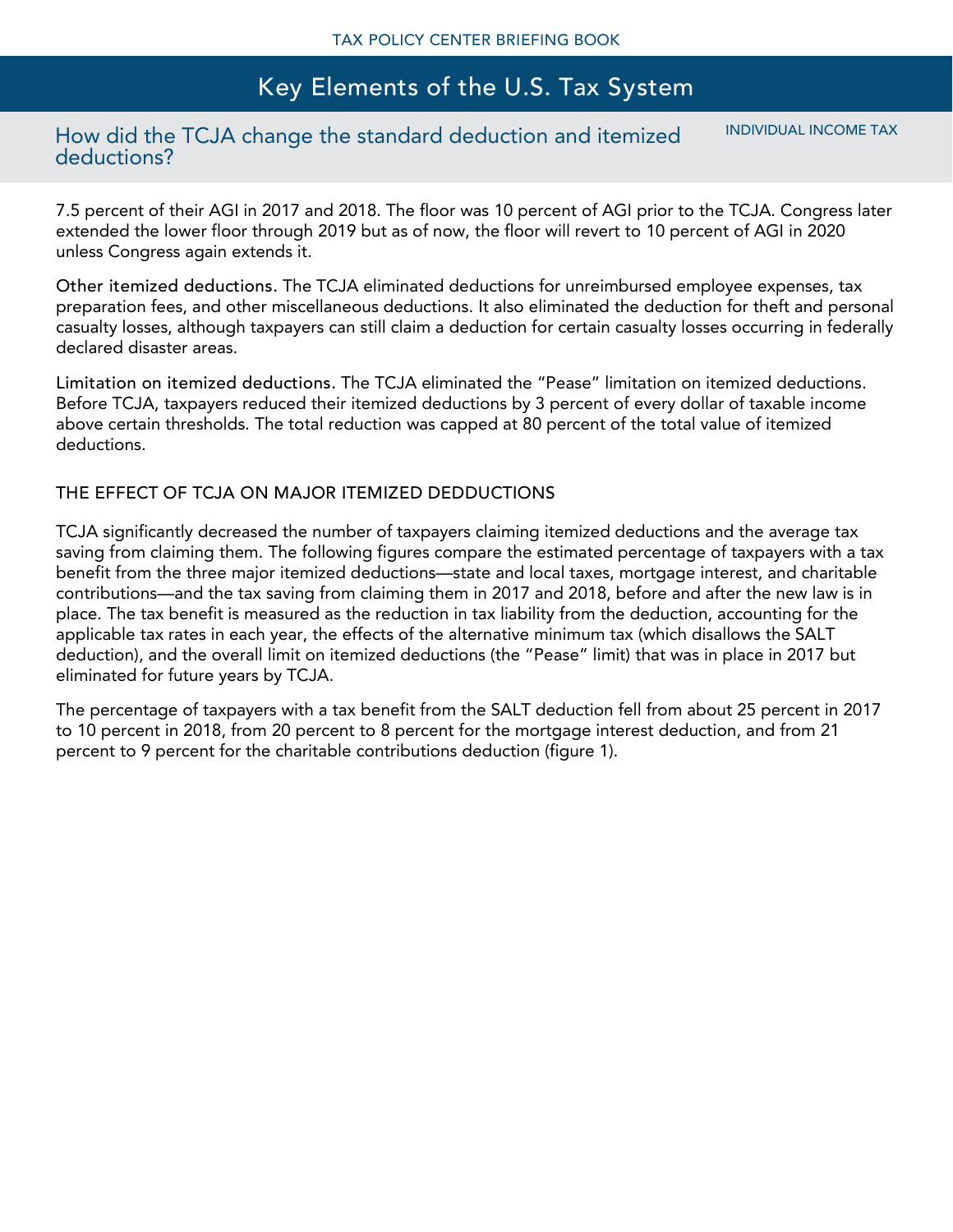## How did the TCJA change the standard deduction and itemized deductions?

INDIVIDUAL INCOME TAX

#### **FIGURE 1.1**

Itemized Deduction for State and Local Taxes Share of tax units with benefit, 2017 and 2018



Source: Urban-Brookings Tax Policy Center Microsimulation Model (version 0718-1).



Itemized Deduction for Charitable Contributions Share of tax units with benefit, 2017 and 2018



Source: Urban-Brookings Tax Policy Center Microsimulation Model (version 0718-1).

The decline in the tax benefit from the deductions is even more dramatic. Measured as a percentage of after-tax income, the tax saving from the SALT deduction in 2018 was about one-quarter of what it was in 2017 overall. For taxpayers in the top 1 percent of the income distribution, the tax saving in 2018 was about one-tenth of the tax saving in 2017 (figure 2). The distribution of the tax benefits from the SALT, mortgage interest, and charitable deductions in 2019 are similar to those in 2018.

**TPC** 





Itemized Deduction for Home Mortgage Interest Share of tax units with benefit, 2017 and 2018



Source: Urban-Brookings Tax Policy Center Microsimulation Model (version 0718-1).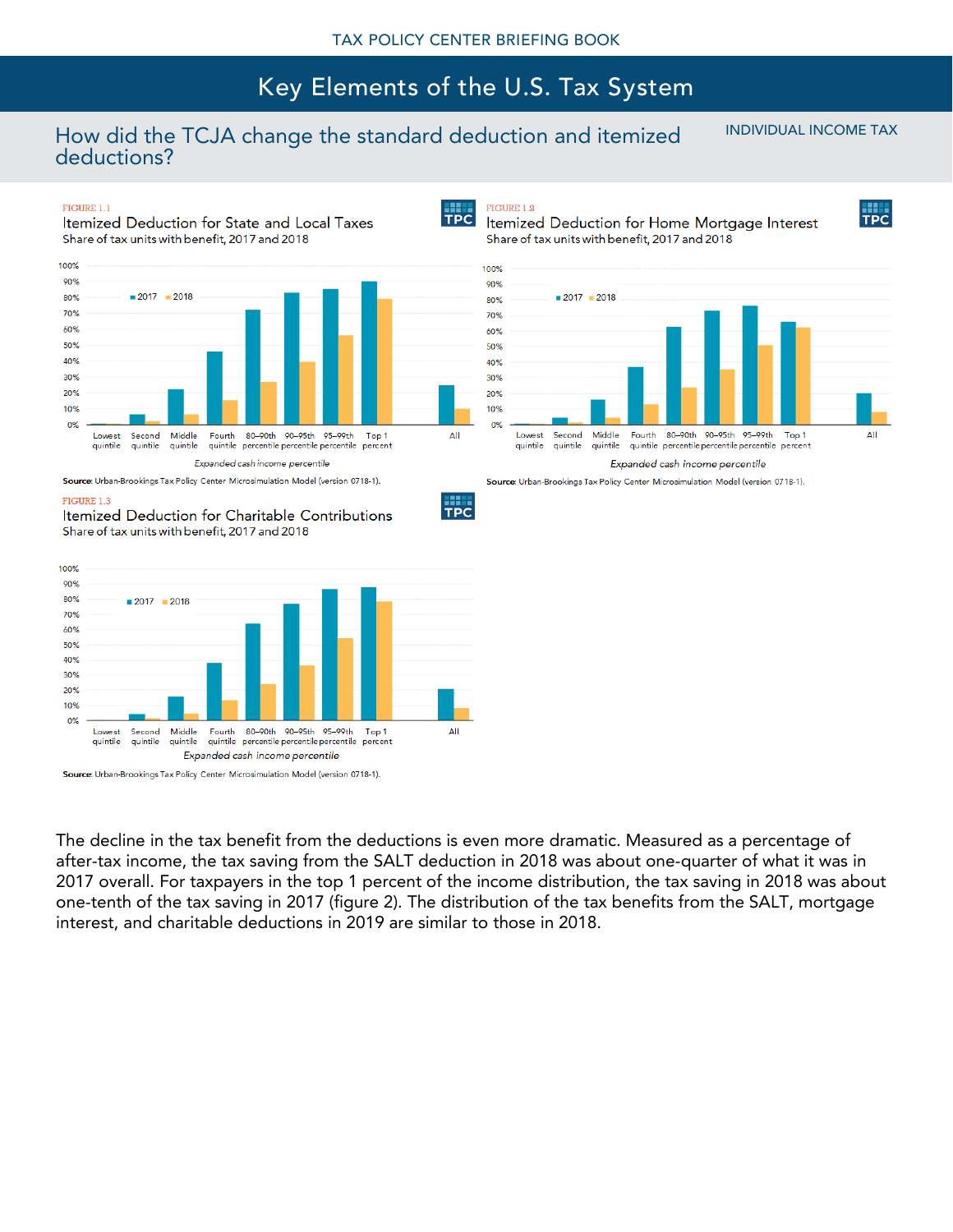**TPC** 

## How did the TCJA change the standard deduction and itemized deductions?

INDIVIDUAL INCOME TAX

#### FIGURE 2.1

Itemized Deduction for State and Local Taxes Benefit as a share of after-taxincome, 2017 and 2018 2.5%



Source: Urban-Brookings Tax Policy Center Microsimulation Model (version 0718-1).

#### **FIGURE 2.3**

Itemized Deduction for Charitable Contributions Benefit as a share of after-taxincome, 2017 and 2018



*Updated May 2020*

#### Data Sources

Urban-Brookings Tax Policy Center, "Microsimulation Model, version 0718-1."

———. T18-[0161. "Tax Benefit of the Itemized Deduction for State and Local Taxes, Baseline: Current Law, Distribution](https://www.taxpolicycenter.org/model-estimates/individual-income-tax-expenditures-october-2018/t18-0161-tax-benefit-itemized)  of Fe[deral Tax Change by Expanded Cash Income Percentile, 2017"](https://www.taxpolicycenter.org/model-estimates/individual-income-tax-expenditures-october-2018/t18-0161-tax-benefit-itemized); T18-[0163. "Tax Benefit of the Itemized Deduction](https://www.taxpolicycenter.org/model-estimates/individual-income-tax-expenditures-october-2018/t18-0163-tax-benefit-itemized)  [for State and Local Taxes, Baseline: Current Law, Distribution of Federal Tax Change by Expanded Cash Income](https://www.taxpolicycenter.org/model-estimates/individual-income-tax-expenditures-october-2018/t18-0163-tax-benefit-itemized)  [Percentile, 2018"](https://www.taxpolicycenter.org/model-estimates/individual-income-tax-expenditures-october-2018/t18-0163-tax-benefit-itemized); T18-[0169. "Tax Benefit of the Itemized Deduction for Home Mortgage Interest, Baseline: Current](https://www.taxpolicycenter.org/model-estimates/individual-income-tax-expenditures-october-2018/t18-0169-tax-benefit-itemized)  [Law, Distribution of Federal Tax Change by Expanded Cash Income Percentile, 2017"](https://www.taxpolicycenter.org/model-estimates/individual-income-tax-expenditures-october-2018/t18-0169-tax-benefit-itemized); T18-[0171. "Tax Benefit of the](https://www.taxpolicycenter.org/model-estimates/individual-income-tax-expenditures-october-2018/t18-0171-tax-benefit-itemized)  [Itemized Deduction for Home Mortgage Interest, Baseline: Current Law, Distribution of Federal Tax Change by](https://www.taxpolicycenter.org/model-estimates/individual-income-tax-expenditures-october-2018/t18-0171-tax-benefit-itemized)  [Expanded Cash Income Percentile, 2018"](https://www.taxpolicycenter.org/model-estimates/individual-income-tax-expenditures-october-2018/t18-0171-tax-benefit-itemized); T18-[0177. "Tax Benefit of the Itemized Deduction for Charitable](https://www.taxpolicycenter.org/model-estimates/individual-income-tax-expenditures-october-2018/t18-0177-tax-benefit-itemized)  Contributions, Baseline: Current Law, Distribution of F[ederal Tax Change by Expanded Cash Income Percentile, 2017"](https://www.taxpolicycenter.org/model-estimates/individual-income-tax-expenditures-october-2018/t18-0177-tax-benefit-itemized); and T18-0179. "Tax Benefit of the Itemized Deduction [for Charitable Contributions, Baseline: Current Law, Distribution](https://www.taxpolicycenter.org/model-estimates/individual-income-tax-expenditures-october-2018/t18-0179-tax-benefit-itemized)  [of Federal Tax Change by Expanded Cash Income Percentile, 2018."](https://www.taxpolicycenter.org/model-estimates/individual-income-tax-expenditures-october-2018/t18-0179-tax-benefit-itemized)



Source: Urban-Brookings Tax Policy Center Microsimulation Model (version 0718-1).